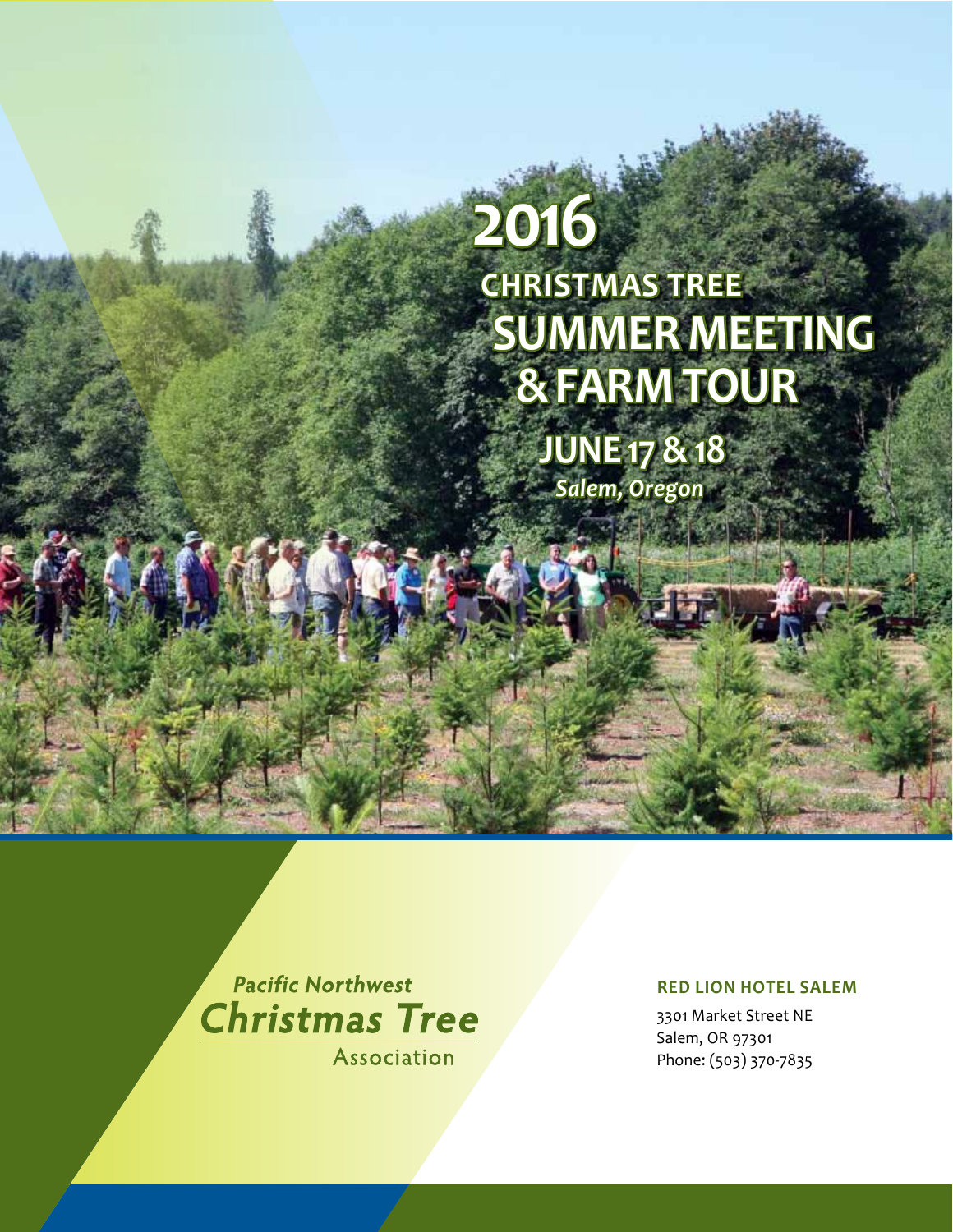# **SUMMER MEETING PROGRAM** *Friday, June 17, 2016*

8:30 am - Noon **Registration Desk Open Afternoon General Session** – **Jefferson III Morning General Session – Jefferson III** Morning Session Moderator: *Terry Muilenburg* Afternoon Session Moderator: *Casey Grogan* 8:30 am **Coffee Break** – 1:15 pm **Different Paths to IPM on Your Farm** *Courtesy of Paul Jepson, OSU Integrated Plant Drakes Crossing Nursery Protection Center* The essential components of integrated 9:00 am **Welcome and Meeting Overview** pest management, transitional programs *Terry Muilenburg, PNWCTA Board Member,*  and examples of different types of IPM plans. *Summer Meeting Committee Co-Chair* 2:15 pm **Pollinators as Part of an IPM Approach Employer Update and Possible Regulation Revisions For Mexico** 9:05 am **Drugs & Alcohol in the Workplace** *Helmuth Rogg, Kevin Pfau, SAIF Oregon Department of Agriculture* 10:00 am **New Labor Laws and Regulations –**  3:15 pm **Break What They Mean to Farmers**  3:30 pm **Conservation Practices for the Christmas (Watch out Washington) Tree Industry: Working with SWCD**  *Roberta Gruber, Oregon Farm Bureau* **& Resources Available MCKENZIE** *Jon Blatchford, Marion Soil and Water*  10:45 am **Coffee Break** – FARMS *Conservation District Courtesy of McKenzie Farms* 4:00 pm **Sales Contracts for Wholesale Trees** 11:00 am **Washington, Oregon and Federal Issues –**  *Kristi Scholz-O'Leary, Attorney at Law,*  **Chemicals, Waters of the U.S.**  *Snowshoe Evergreen, Inc.*  **and Worker Protection Standards** *Jenny Dresler, Oregon Farm Bureau* 4:30 pm **Saturday's Farm Tour – Preview of the Featured Farm and Events** *Gail Greeman, Oregon Farm Bureau Bob Schaefer, Noble Mountain Tree Farm* 11:45 am **PNWCTA Business Meeting – Evening Activities – Jefferson I & II Nominations of Board of Director Candidates** 4:45 pm **PNWCTA Industry Reception**

*Mark Schmidlin, PNWCTA President*

12:10 pm **Lunch – Jefferson I & II**

#### *We have applied for pesticide credits*

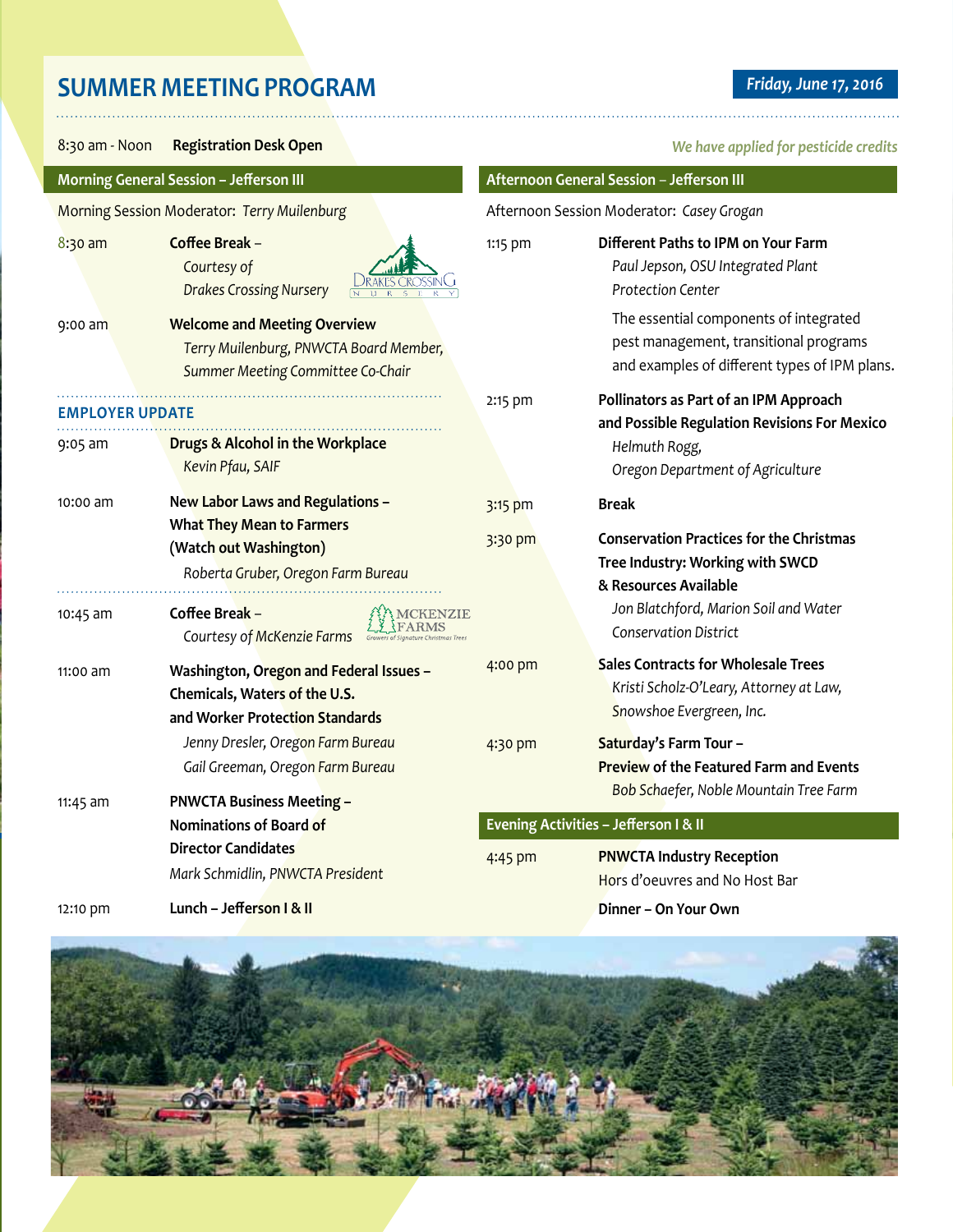#### **farm Tour** *farm tour**Saturday, June 18, 2016*

#### 6:30 - 7:00 am **Registration Desk Open**

#### 7:15 am **Depart Hotel to Noble Mountain Tree Farm**

We will not be having a bus this year. Attendees can carpool or drive their own vehicle as there is plenty of parking. We will provide maps and driving directions. Please contact the Association office if you have any questions.

#### 8:00 am **Arrive at Noble Mountain Tree Farm**

Coffee, juice and donuts will be served courtesy of Northwest Farm Credit Services

#### **Managing a Large Operation**

Discover what goes into managing a large operation - from laying out your operation to employee issues and harvest logistics. No matter how large or small your farm is we all can learn from each other.

- Deciding how to layout your operation and manage plantings while taking harvest into consideration
- Employee issues
- Harvest logistics, scope and sequence, start to finish, yard layout

#### **Culturing**

Danish Christmas tree growers have been culturing for a lighter tree for years and several local growers have started making a change to their culturing as well. Learn why they are changing and strategies for growing a lighter tree.

- Narrow tree culturing and why
- How to achieve a lighter weight tree
- Danish culturing of Nordmann fir

#### **Being a Good Neighbor**

One of the most important components of farming is being a good neighbor and helping others to understand and appreciate what you do. Working with the neighboring vineyards at Noble Mountain we recognize the value of this relationship and have discovered practices and equipment that can be used on your own farms.

- Neighboring vineyards, dealing with chemicals and managing drift
- How to be good neighbors
- Vineyards cover crops, narrow rows and equipment (cultivation, seeder, sprayer, mower, etc.)

#### **SOIL HEALTH AND SOIL EROSION CONTROL**

Understand the long range impact Christmas trees can have on soil health and what management practices we can use that improve soil health and increase productivity. Learn how Noble Mountain minimizes soil erosion through straw bales, addressing soil compaction and other measures.

- Importance of organic matter and soil organisms
- Erosion Control and mitigation measures, legal issues
- Straw bales how to determine where and how many, how they help and how to spread them
- Soil compaction and how to deal with it
- Winged subsoiler demonstration

## **Lunch BBQ lunch 1:00 – 2:00 pm Departure** *(45 minute travel time back to the hotel)*



Northwest >